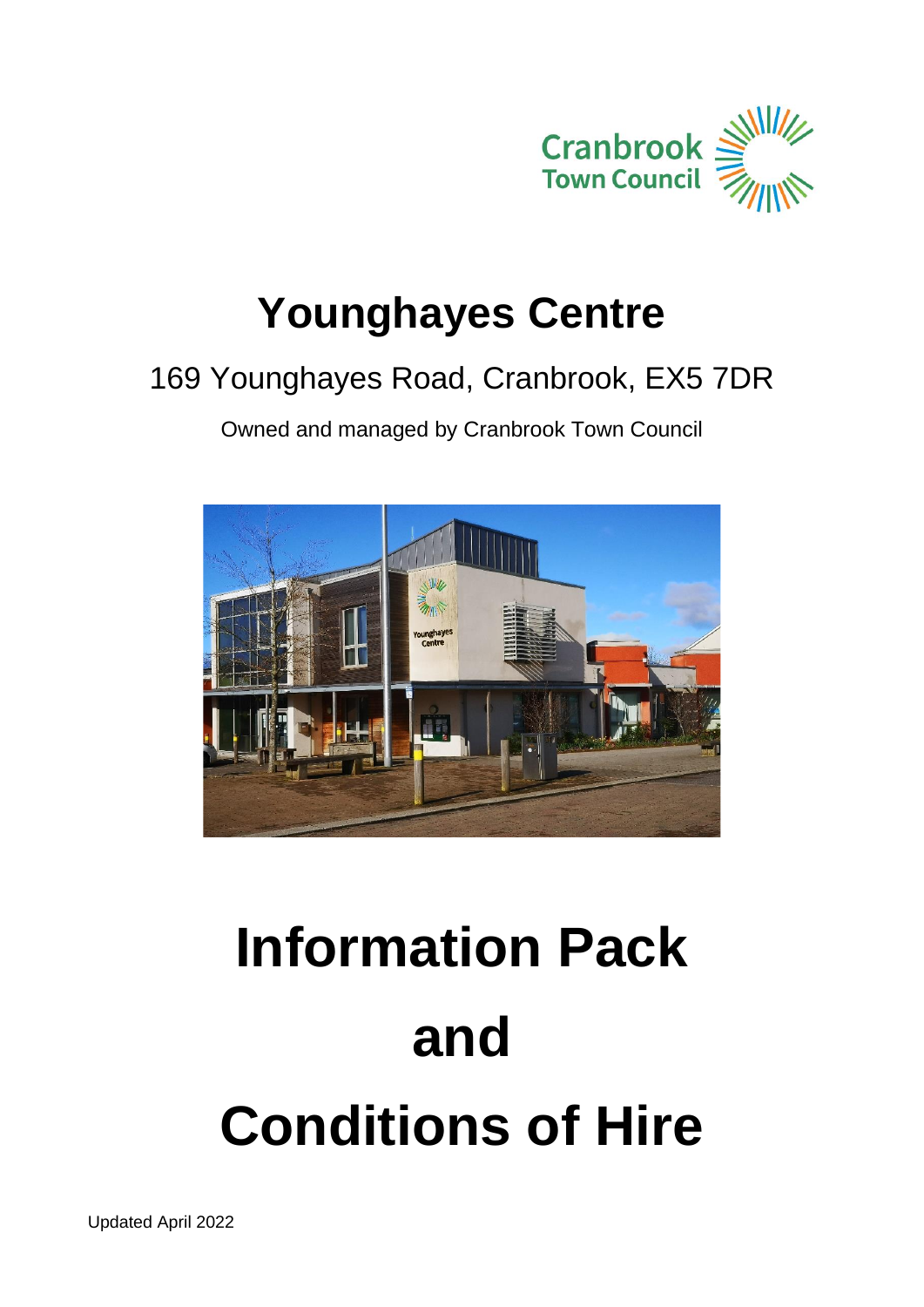#### **Welcome**

Thank you for your interest in hiring the Younghayes Centre, Cranbrook. In this booklet, you will find useful information to help your session run smoothly, essential Health and Safety and Fire Safety guidance and requirements.

By signing the hire agreement, you agree to comply with all relevant aspects of this information booklet, so please take the time to read it carefully. We hope you enjoy your time in the centre and do get in touch if you have any questions.

#### **Accessing the Younghayes Centre**

- 1. **The car park is shared with other users and there is a time limit of 2 hours**. If your guests will be in the building for longer than this, please ensure any vehicles are moved after the two hours.
- 2. **The centre is accessible for people with disabilities.** The Hall, associated areas and assisted toilet are all on the ground floor. A lift is available for the upstairs meeting room.
- 3. **The key safe is located to the right-hand side of the front door next to the silver post box. The code will be sent to you via text message the week of your event, following full payment.** Once you have opened the front door, please return the key to the key safe and scramble the code. There are various rooms available for hire and this will ensure that other hirers are able to gain access. By signing the hire agreement, you agree to keep the key code information confidential and it is of the utmost importance that you adhere to this.

#### **Facilities and Equipment**

- 1. There are 15, 6ft trestle tables, 90 chairs and 25 blue mats available in the hall storage cupboard. The hall is 180 m2 with high ceilings. PLEASE NOTE – The play equipment and other items stored in the main hall equipment cupboard belong to the Cranbrook association groups and is not for use at children's parties or other events.
- 2. Please bring your own tea towels, cloths and washing up liquid, as there is only a limited amount which is for the tenants use.
- 3. Cleaning materials are available for your use in a locked cupboard under the kitchen sink. This is to ensure that you can leave all areas clean and tidy, including the kitchen and the toilets. The code for the combination lock is 104. There is a dustpan with brush and sweeper in the hall storage cupboard for the hall floor. Please ensure the hall, toilets and kitchen are left in a clean and tidy condition.
- 4. Please do not use single-use plastics within the Younghayes Centre. Crockery, cutlery, tea and coffee making facilities, including an urn are available for your use. If you use the urn please ensure it is switched off after use.
- 5. The Younghayes Centre has a fully equipped catering kitchen which includes a professional Lainox combi oven, Mareno range oven, preparation / serving counter, microwave, fridge, freezer, and a dishwasher. If you use the dishwasher, please ensure that you follow the instructions, empty it afterwards and put the items away.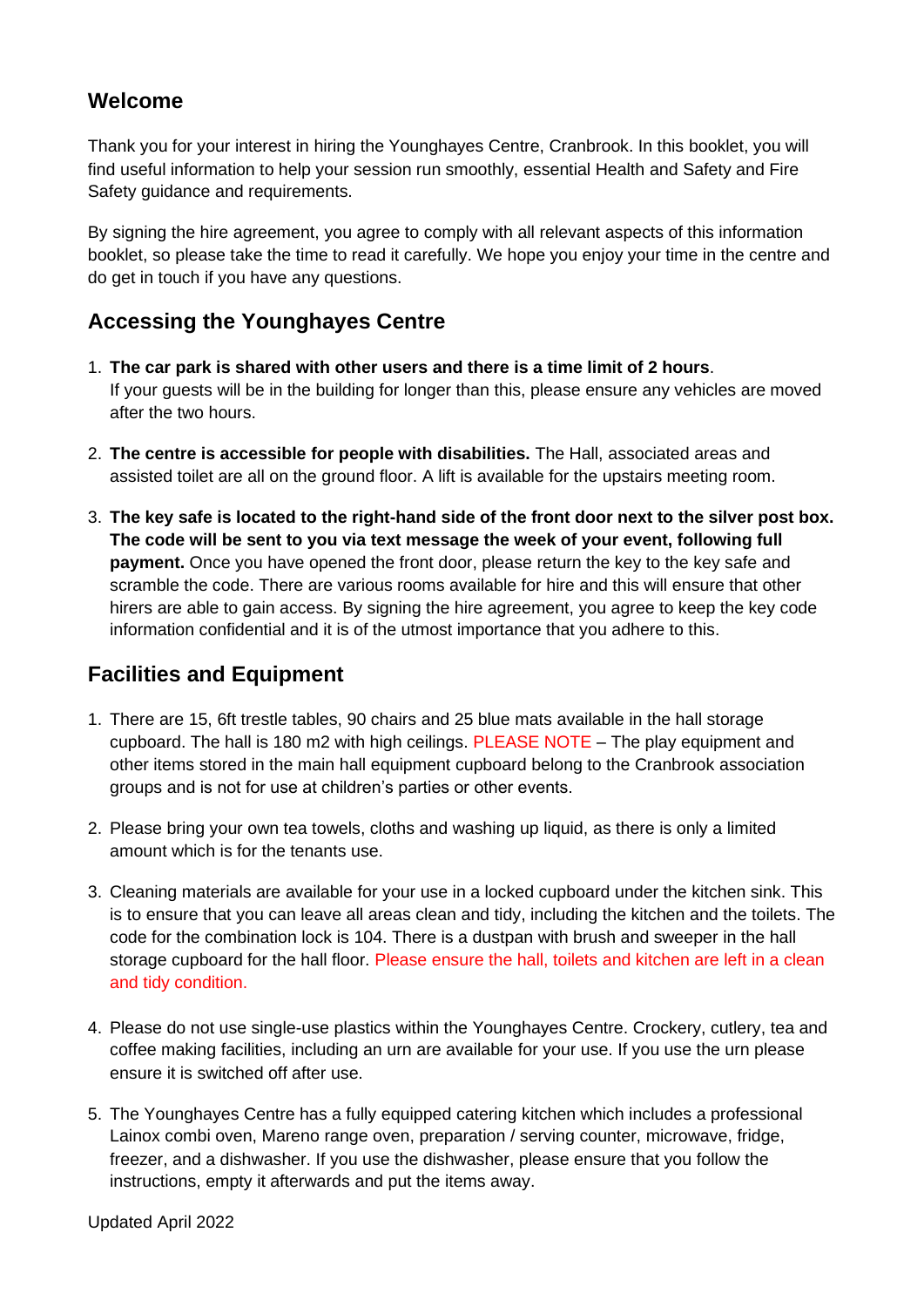#### **Fire Safety**

- 1. Please familiarise yourself with the location of the kitchen, hall and front entrance fire exits and the fire meeting point, which is to the right of the car park in front of Barnardo's. In the event of an evacuation all attendees are to be accounted for at the assembly point.
- 2. The hirer must have access to a mobile phone and in the event of an emergency dial 999. You may be expected to give important information to the emergency services, such as how many people are in the building and where they are.
- 3. Please **do not obstruct** fire exits and access routes, including the entrance hall.
- 4. Designated fire doors must not be wedged open.
- 5. Check the location and availability of the nearest fire extinguisher to the hired room.
- 6. In the event an evacuation of the building is required delegate adults who are able to assist when disabled persons, or children are attendees.
- 7. In the event of disabled persons being attendees, ensure escape routes are planned for such persons and sufficient space is kept clear to allow escape.
- 8. If the main hall is hired for a large gathering (such as a birthday party or seated entertainment), delegate sufficient adults who are able to assist in an evacuation.
- 9. Smoking and smoke machines are **not permitted** in the Younghayes Centre as they will set off the fire alarm if used. If attendees go outside to smoke, used smoking materials and matches must be disposed of safely outside of the building.
- 10. Please DO NOT under any circumstances light; matches, candles, tea lights or any other naked flames**.**
- 11. Please make sure any electrical equipment you bring into the Younghayes Centre has been tested by a certified electrician and passed a 'Portable Appliance Test'.
- 12. When the fire alarm sounds, music must stop playing immediately, and any electrical equipment is to be switched off.

#### **General Health and Safety**

- 1. If using the urn, please ensure you leave it **switched off** after use.
- 2. Please note that you are responsible for providing your own First Aid Kit for your event. There is a defibrillator located outside on the front of the building, in the yellow box at the end of the bicycle parking.
- 3. If you are running a public or paying session, please make sure you have conducted your own risk assessments for any activities you are carrying out in the centre. If there is any food preparation the hygiene and food safety is the hirers responsibility.
- 4. If a spillage happens when you are using the hall, please clean it up and dry the area immediately. There is a mop and bucket in the kitchen.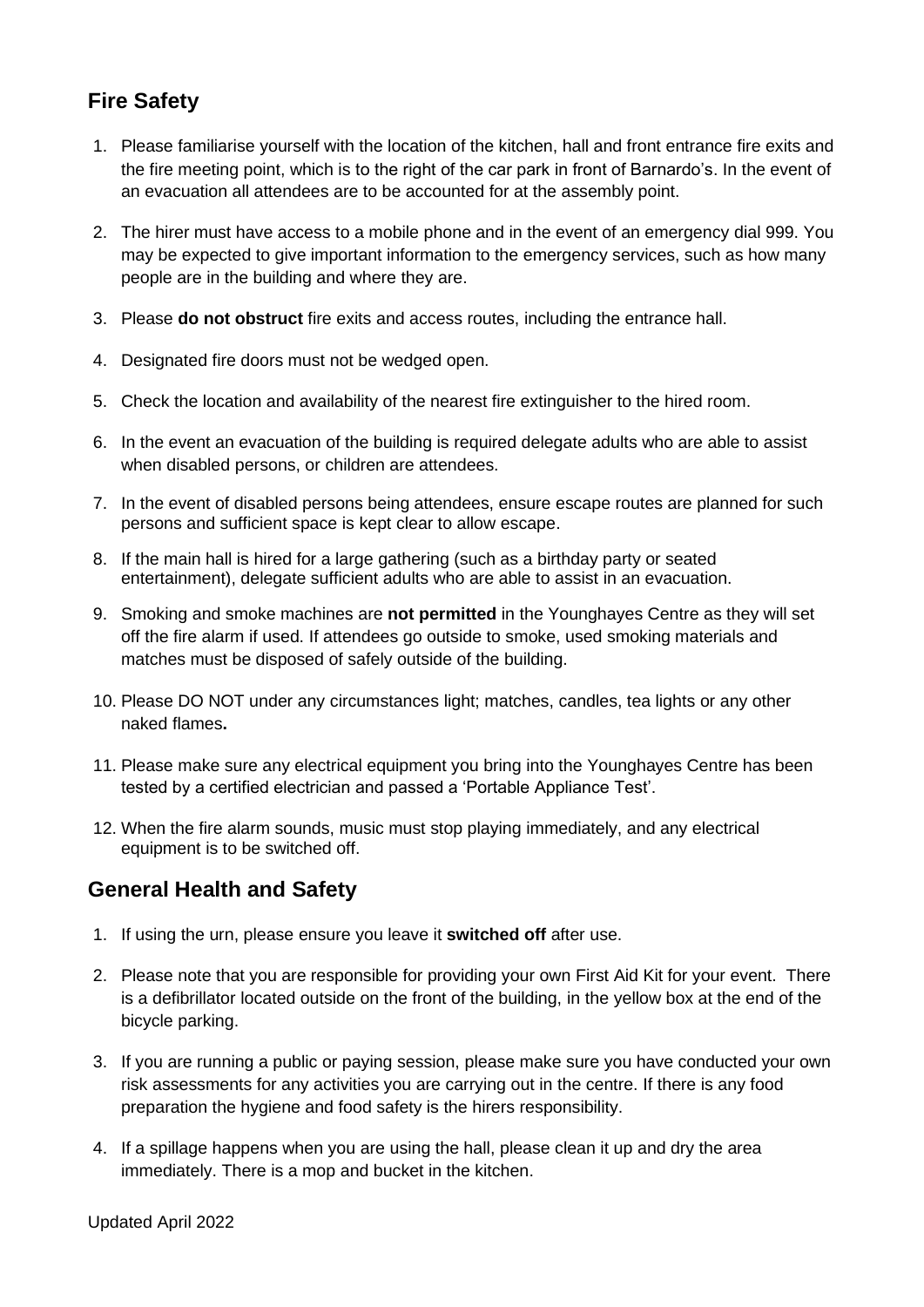5. Users must have access to a mobile phone in case of an emergency.

#### **Our Expectations of how The Younghayes Centre Should Be Left**

- 1. **We expect all areas to be left clean and tidy, including the kitchen, toilets, and the main room**. We reserve the right to charge you for any extra cleaning charges incurred as the result of your use of the centre. Please take care to leave it clean and use the cleaning equipment provided for your use.
- 2. **The black plastic bins in the kitchen are for office tenants only.** Any rubbish you generate must be put in a bin liner and placed in one of the communal bins at the rear of the centre. (Out of the kitchen fire exit, turn right down the passage, through the wooden gate and ahead of you across the car park is a wooden bin compound). Alternatively take your rubbish away with you. Please do **not** leave your rubbish in the kitchen, hall or outside the kitchen door.
- 3. Please ensure that nappies are placed in the nappy bin provided in the accessible toilet.
- 4. Please take all items that you brought into the Younghayes Centre away with you.
- 5. If you are the last to leave, please ensure that you close all opened windows and the hall fire exit, and close and lock the kitchen fire exit and the front door.
- 6. Please make sure the key is put back in the key safe and the numbers are scrambled.
- 7. If there have been any damages, please report these immediately using the contact numbers below.
- 8. The key code for the kitchen door is C2345X, and the key safe number for the front door key will be sent to you by text the week of your event after full payment has been made.

#### **Younghayes Centre – Conditions of Hire**

- **1.** All applications for hire must be in writing on the accompanying booking form and forwarded on completion to Cranbrook Town Council, Younghayes Centre, 169 Younghayes Road, Cranbrook, EX5 7DR, or via email to bookings@cranbrooktowncouncil.gov.uk. The person by whom the application form is signed will be considered as the hirer and will be responsible for payment of the charges and observance of the conditions. The hirer will also be responsible for securing the observance of the conditions by all other people on the premises attending the function. **The hirer shall be responsible for and shall indemnify the Town Council, its servants and agents against all claims, demands, actions and costs arising from the hirers use of the hired premises or from any loss, damage or injury suffered by any person arising in any manner whatsoever out of the use of the hired premises by the hirer.**
- 2. Hirers are responsible for the safety of participants and for preventing damage to The Younghayes Centre and its contents.
- **3. The hall, kitchen and toilet area must be left clean and tidy. Rubbish must be removed from the hall and kitchen and put in the external bin. If additional post event cleaning is required, an additional charge will be applied to the booking.**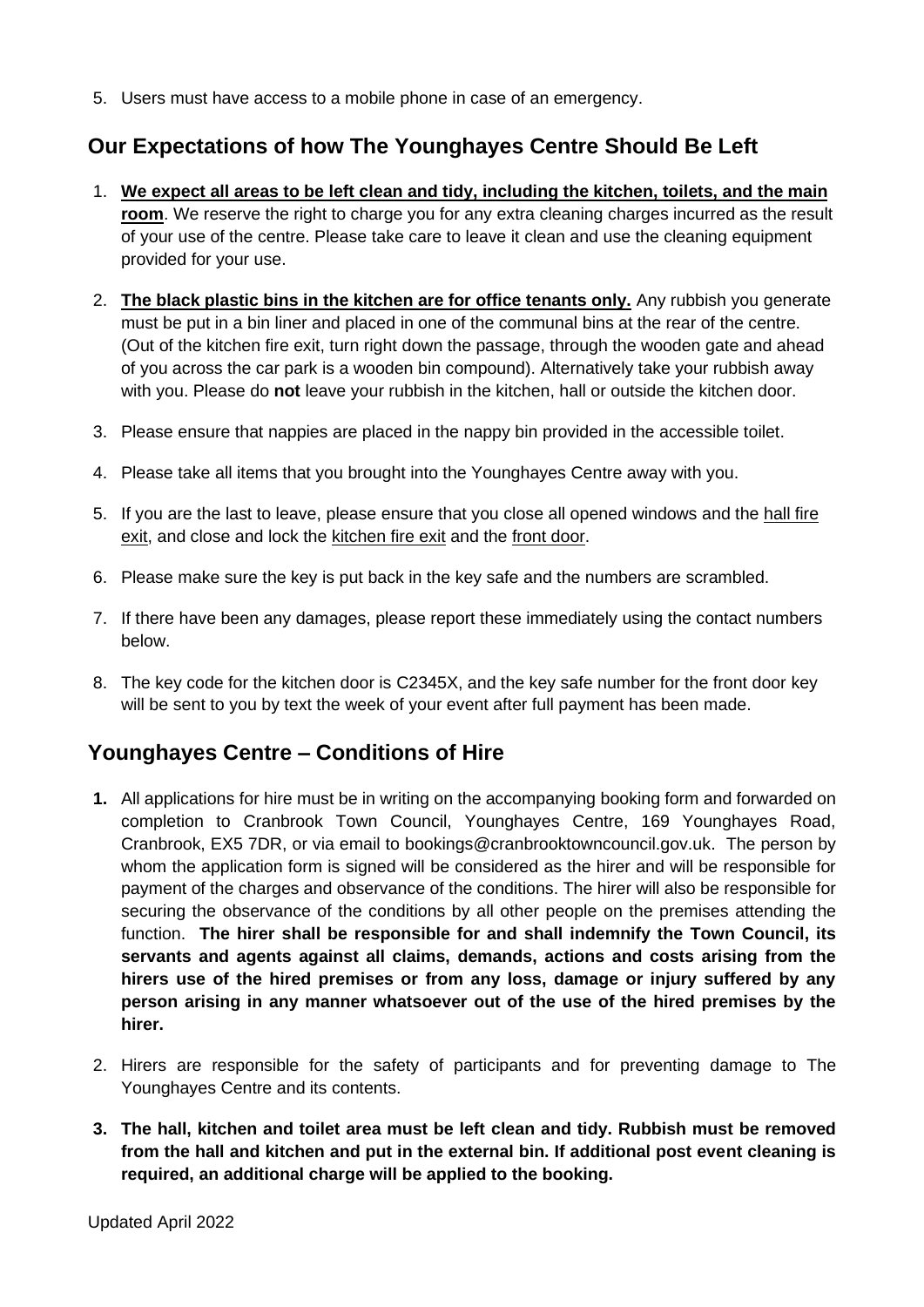- 4. The hirer is responsible for the safety of all persons present in The Younghayes Centre attending their function, and for the security of the premises during the period of hire.
- 5. The Younghayes Centre shall not be used for any purpose other than agreed in the 'purpose of hire' on the booking form.
- 6. The hire charge shall be as stated.
- 7. The Council reserves the right to charge a cancellation fee unless the accommodation can be re-let. A cancellation charge equivalent to 100% of the hire charge will be levied when less than five working days' notice is given.
- 8. The hirer is responsible for keeping the key box number **strictly confidential**, which means not disclosing it to any other persons.
- 9. All fire exits and escape routes must be kept free of all obstruction. The fire assembly point is in Younghayes Place, in front of Barnardo's.
- 10. The maximum number of people who can be in the hall at any one time is 150. Hirers must ensure this number is not exceeded.
- 11. In case of fire please evacuate the building immediately, out of office hours please call 999 and then call the mobile number you received the key code from.
- 12. Alcohol is not to be consumed on the premises.
- 13. Smoking is prohibited inside the building and within the immediate vicinity.
- 14. Candles and other naked flames are not allowed. Smoke machines are not permitted and will set off the fire alarm if used. Bubble machines are not allowed due to safety issues with a slippery floor.
- 15. The hall may be decorated, blu tack may be used but is to be completely removed and the walls left clean and damage free.
- 16. Hirers who intend to show films need to make their own arrangements to comply with copyright regulations. No licence is needed for a film exhibition as long as it is "not-for-profit" and the hirer must ensure that such screening abides by age classification ratings.
- 17. Hirers who intend to play music, live or recorded, must read and complete the questions on the booking form. Please keep music and noise outputs to an acceptable level in consideration of the neighbours.
- 18. Any damage that is a consequence of the hiring must be reported and paid for by the hirer, this includes any damages to Younghayes items that are being used offsite.
- 19. The hire period must include the time for preparing, cleaning and vacating the room, other hirers may have the room booked immediately before or after your hire period.
- 20. In the event of the accommodation being required by the Council due to circumstances outside the Council's control, it is hereby agreed that the Council may, by not less than two days' notice (except in an emergency), given to the hirer, cancel the booking at any time and without incurring